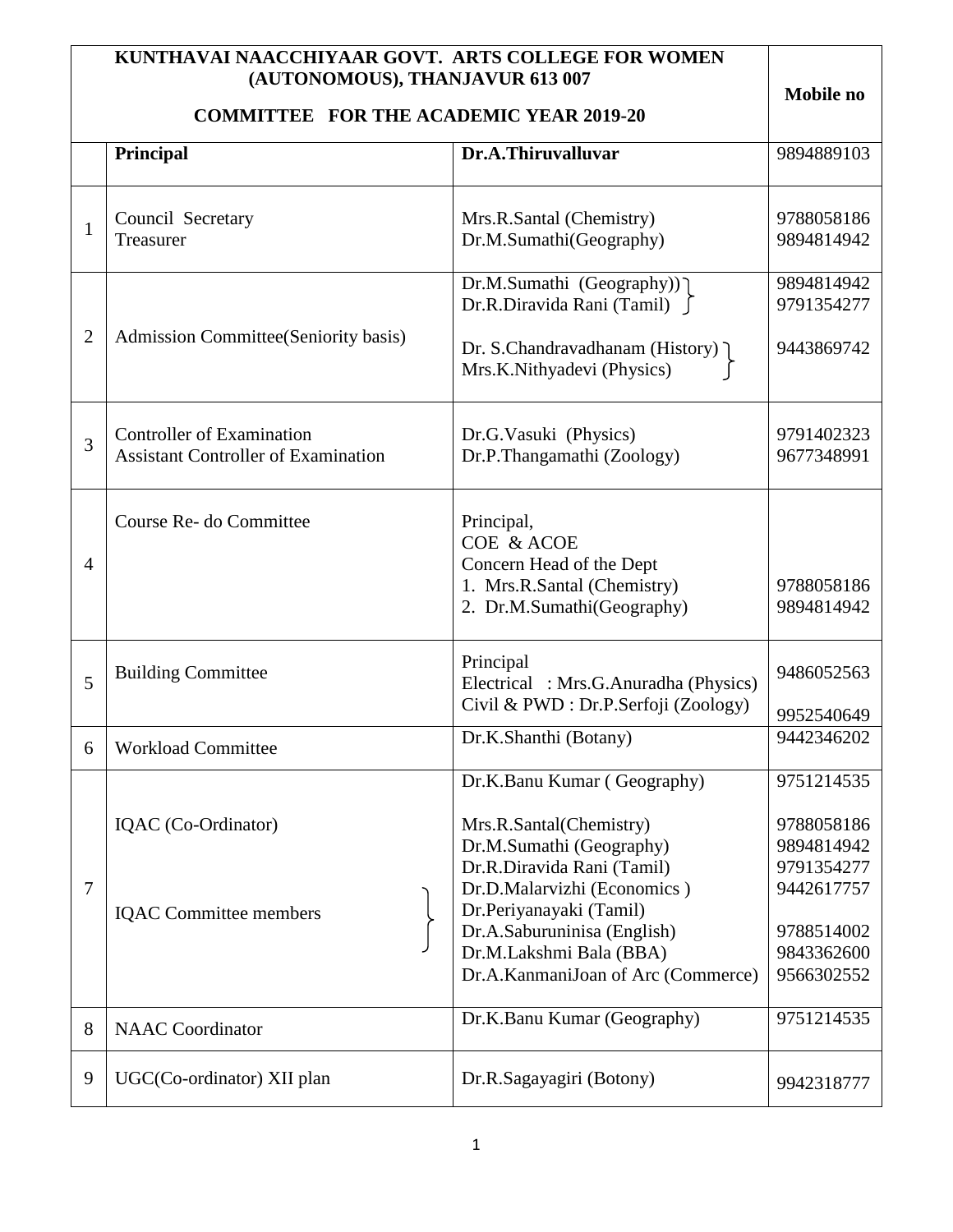|    | <b>UGC</b> Committee members                                       | 1. Mrs. S. Sreekala (Geography)                                                                                                         | 9788782169                                           |
|----|--------------------------------------------------------------------|-----------------------------------------------------------------------------------------------------------------------------------------|------------------------------------------------------|
|    |                                                                    | 2.Mrs. M.Ida Rose (Computer Science)                                                                                                    | 8124420099                                           |
| 10 | Hostel Deputy Warden(PG Hostel)                                    | Mrs.K.Nithyadevi (Physics)                                                                                                              | 9791272189                                           |
|    | Hostel Deputy Warden(UG)                                           | Dr.C.Vaijayanthimala (Tamil)                                                                                                            | 7373440336                                           |
| 11 | Hostel Committee (UG & PG)                                         | Dr.M.Lakshmi Bala (BBA)<br>Dr.T.Geetha (Maths)                                                                                          | 9843362600<br>9578576650                             |
| 12 | <b>BC &amp; MBC Hostel Selection</b>                               | Dr.P.Indira Gandhi (Tamil)                                                                                                              | 9751004362                                           |
|    | <b>SC Hostel Selection</b>                                         | Dr.M.Vembu (Tamil)<br>Dr. P.Revathi (Tamil)                                                                                             | 9489454415<br>9585683198                             |
| 13 | Students Welfare & Discipline                                      | Mrs. S.Thenmozhi (Dir. of P.E)                                                                                                          | 9486469164                                           |
| 14 | <b>Student Grievances Redressal Cell</b><br>Anti-Ragging Committee | Principal<br>Dr.J.Prahannayaki (Commerce)<br><b>UG Warden</b> (Mandatory)<br>PG Warden (Mandatory)<br>Police representative (Mandatory) | 9486742135                                           |
| 15 | Union                                                              | Tamil Department- Dr.R.Diravida Rani<br>(Tamil)                                                                                         |                                                      |
| 16 | <b>Conduct of University Examinations</b>                          | NOV 2019 Exam: Chemistry<br>: English<br>$\mathbf{C}\mathbf{V}$<br>APR 2020 Exam : Botany<br>: History<br>CV                            | 9788058186<br>9443888228<br>9442346202<br>9443869742 |
| 17 | Academic Council Member Secretary                                  | Dr.M.Sumathi (Geography)                                                                                                                | 9894814942                                           |
| 18 | <b>Model Examination</b>                                           | <b>Zoology Department</b>                                                                                                               | 9790378977                                           |
|    | Time table Co-ordinator                                            | Dr. K.Manohari (Economics)                                                                                                              | 9566189180                                           |
| 19 | <b>Science Department</b>                                          | Dr. R. Geetha (Chemistry)                                                                                                               | 6383402829                                           |
|    | <b>Arts Department</b>                                             | Dr.Tamiladiyan (Tamil)                                                                                                                  | 8940775814                                           |
| 20 | Application & Prospectus Printing for<br>2019-20 admissions        | Office                                                                                                                                  |                                                      |
| 21 | Admission Data Entry for 2019-20<br>(Rotation)                     | <b>Tamil Department</b>                                                                                                                 |                                                      |
| 22 | <b>Admitted Candidates Entry Verification</b>                      | Office                                                                                                                                  |                                                      |
| 23 | PTA:<br>Treasurer<br>Joint secretary                               | Dr.R.Tamiladiyan (Tamil)<br>Mrs. V. Kayalvizhi (Comp Science)                                                                           | 8940775814<br>8056815744                             |
| 24 | <b>OSA</b>                                                         | Dr. V.Latha (Botany)<br>Mrs. N.Karthika (Botany)                                                                                        | 9787799254<br>9791754833                             |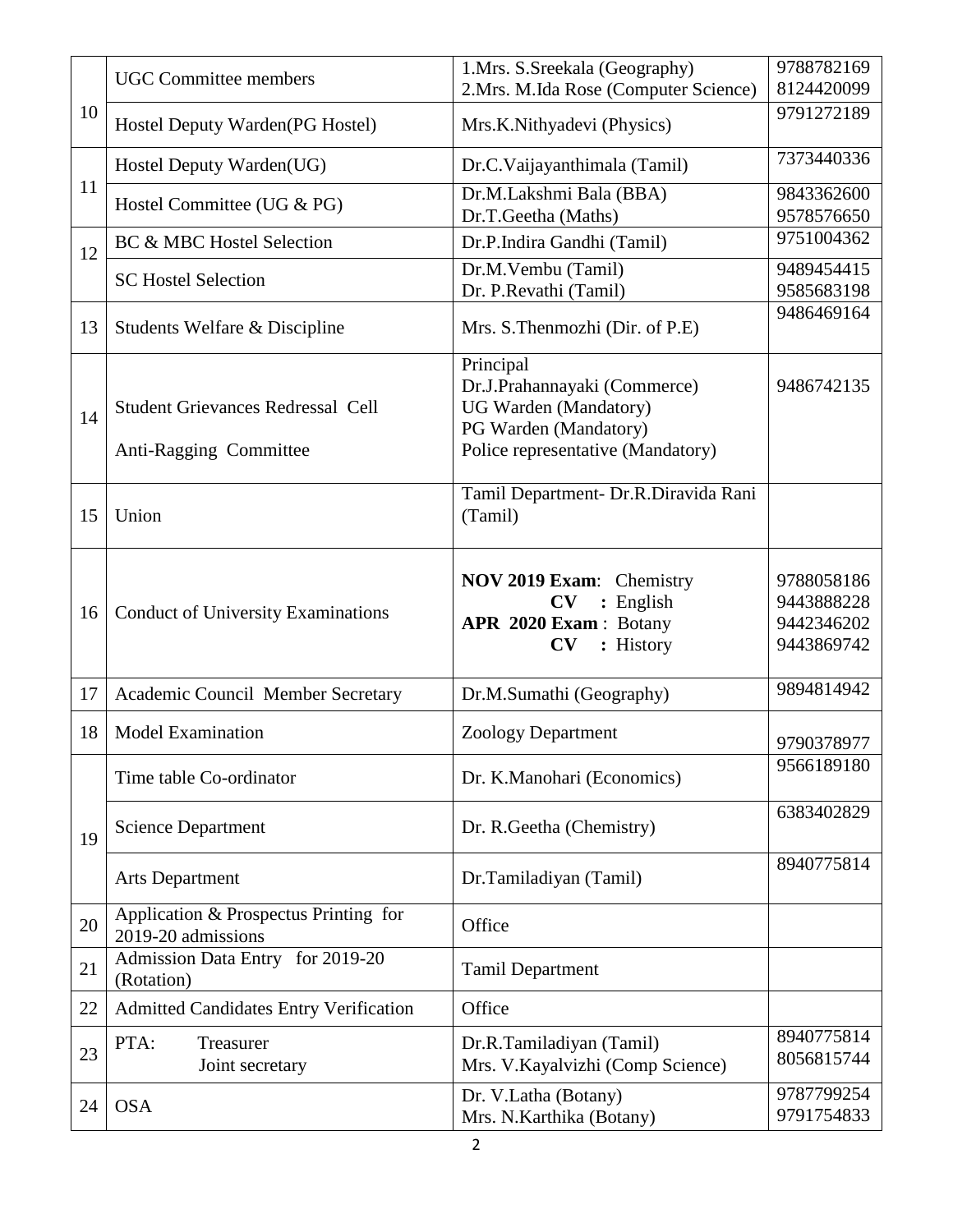| 25 | <b>Endowment Prizes</b>                                             | Mrs.S.K.Vennila (English)                                                                                                              | 9566789522                                                         |
|----|---------------------------------------------------------------------|----------------------------------------------------------------------------------------------------------------------------------------|--------------------------------------------------------------------|
|    | a.CLP Co-Ordinator                                                  | Mrs. M.Ida Rose (Computer Science)                                                                                                     | 8124420099                                                         |
| 26 | <b>b.CLP</b> Monitoring Committee                                   | Mrs.V.Kayalvizhi (Computer science)<br>Dr.K.Subha (Physics)                                                                            | 8056815744                                                         |
| 27 | General Library                                                     | Mrs. G.S.Mohanavalli (Librarian)                                                                                                       | 9489575784                                                         |
| 28 | Digital Library & N-list                                            | Mrs. G.S.Mohanavalli (Librarian)                                                                                                       | 9489575784                                                         |
| 29 | <b>Sports Committee</b>                                             | Mrs. S.Thenmozhi (Dir. of P.E)<br>Dr. S. Sree kala (Geography)<br>Dr.V.Vinoba (Maths)<br>Dr.T.Amutha (History)<br>Dr.S.Revathi (Tamil) | 9486469164<br>9788782169<br>9944690117<br>8668009115<br>9442714591 |
| 30 | Co-Operative Stores (2018-19)                                       | Dr.A.Meenakshi (History)                                                                                                               | 7904383281                                                         |
| 31 | <b>College Assembly</b>                                             | Mrs. S.Thenmozhi (Dir. of P.E)                                                                                                         | 9486469164                                                         |
| 32 | College Furniture I/C<br><b>Chief Minister Fund Furniture</b>       | <b>English Department</b>                                                                                                              |                                                                    |
|    | <b>AVE</b> (Mandatory)                                              | <b>Physics Department</b>                                                                                                              | 9443113068                                                         |
| 33 | <b>AVE</b> Committee                                                | Mrs.G.Anuradha (Physics)<br>Mrs. V. Kayalvizhi (Comp Science)                                                                          | 9486052563<br>8056815744                                           |
| 34 | <b>College Magazine Committee</b>                                   | Head of the Department - English                                                                                                       | 9443888228                                                         |
| 35 | College Calendar                                                    | <b>English Department</b>                                                                                                              | 9443888228                                                         |
| 36 | <b>Regular Staff</b><br>$\&$<br><b>Guest Lecturer</b><br>Attendance | Office                                                                                                                                 |                                                                    |
| 37 | <b>RTI</b>                                                          | Principal                                                                                                                              |                                                                    |
| 38 | Research Co-Ordinator                                               | Principal                                                                                                                              |                                                                    |
| 39 | <b>Elective Course</b>                                              | 1. Science – Dr. S. Viveka (Zoology)<br>2.Arts - Dr.M.Radha (History)                                                                  | 8903043780<br>8220901927                                           |
| 40 | <b>Entrepreneur Development Cell</b><br>Placement cell              | Dr.P.Muthamil Thirumagal (Comm)<br>Dr.A.KanmaniJoan of Arc (Commerce)                                                                  | 9894710617<br>9566302552                                           |
| 41 | <b>SC/ST Coaching Class</b>                                         | Dr.D.Malarvizhi (Economics)                                                                                                            | 9442617757                                                         |
|    | <b>NSS Advisory Board Chairman: Principal</b>                       | Unit 1.Dr.R.Sagayagiri (Botany)                                                                                                        | 9942318777                                                         |
| 42 |                                                                     | Unit 2. Mrs. M.Ida Rose (Comp Sci)                                                                                                     | 8124420099<br>9489454415                                           |
|    |                                                                     | Unit 3. Dr.M. Vembu (Tamil)                                                                                                            |                                                                    |
| 43 | Social Service League                                               | Dr.M.Kannammal (Tamil)                                                                                                                 | 9865252105                                                         |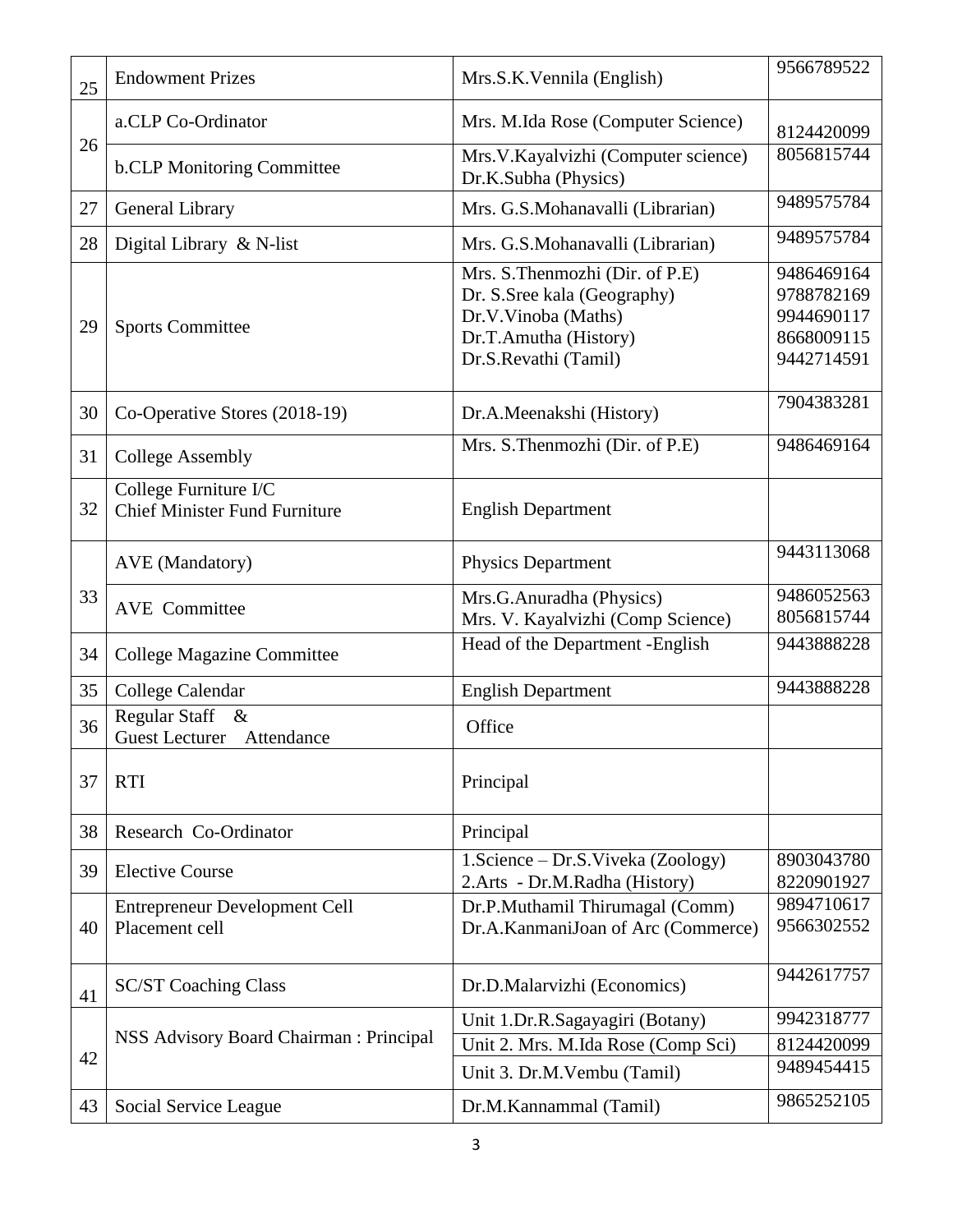| 44 | National Integration Samithi                                                                                              | Dr.R.Hemalatha (Tamil)                                                                                                                                                                         | 9489568068                                                                       |
|----|---------------------------------------------------------------------------------------------------------------------------|------------------------------------------------------------------------------------------------------------------------------------------------------------------------------------------------|----------------------------------------------------------------------------------|
| 45 | Red Ribbon Club                                                                                                           | R.Tamiladiyan (Tamil)                                                                                                                                                                          | 8940775814                                                                       |
| 46 | <b>Consumer Forum</b>                                                                                                     | Dr.S.Revathi (Tamil)                                                                                                                                                                           | 9442714591                                                                       |
| 47 | Leo Club                                                                                                                  | Dr.J.Jeyakumari (Commerce)                                                                                                                                                                     | 9443699942                                                                       |
| 48 | a. Garden Maintenance (Mandatory)<br>$\mathbf b$ .<br>Exnora<br>Clean Thanjavur Clean College<br>c.<br>Front garden<br>d. | a. Botany Department<br>b. Dr.N.Chandrakala (Zoology)<br>Dr.V.Vinoba (Maths)<br>Dr.M.Anusya (Maths)<br>d. NSS                                                                                  | 9790378977<br>9944690117<br>9786577797                                           |
| 49 | <b>YRC</b>                                                                                                                | Dr. S. Krishna Priya (English)                                                                                                                                                                 | 9894408821                                                                       |
| 50 | Canteen                                                                                                                   | Dr.R.Sagayagiri (Botony)                                                                                                                                                                       | 9942318777                                                                       |
| 51 | Fine Arts (Mandatory)                                                                                                     | Dr.P.Diravidamani (Tamil)<br>Dr.V.Amutha (Tamil)                                                                                                                                               | 9488705895<br>9489403870                                                         |
| 52 | Uzhavar Pathukkapu Thittam-Scholarship<br>signing                                                                         | Dr.C.Chanpakalakshmi (Tamil)<br>Dr.P. Vembarasi (History)                                                                                                                                      | 9488670401                                                                       |
| 53 | Nodal officer for electoral enrollment and<br>to attend meetings                                                          | Dr.A.Meenatchi (History)                                                                                                                                                                       | 9965982225                                                                       |
| 54 | Soft skill Training Programme                                                                                             | Mrs.M.Ida Rose (Computer science)<br>Mrs. V. Kayalvizhi (Comp Science)                                                                                                                         | 8124420099<br>8056815744                                                         |
| 55 | <b>TNPSC</b>                                                                                                              | Mrs. M.Ida Rose (Comp Science)<br>Mrs.V.Kayalvizhi (Comp Science)<br>Dr.G.Subasri (Botany)<br>Dr.K.Subha (Physics)<br>Dr.N.Chandrakala (Zoology)<br>Dr.V.Vinoba (Maths)<br>Dr.T.Geetha (Maths) | 8124420099<br>8056815744<br>9841630268<br>9443869742<br>9944690117<br>9578576650 |
| 56 | All India Survey on Higher Educaion<br><b>AISHE - Nodal Officer</b>                                                       | Dr.R.Ramapriya (English)                                                                                                                                                                       | 9443888228                                                                       |
| 57 | Web Manager                                                                                                               | Principal                                                                                                                                                                                      |                                                                                  |
| 58 | Yoga                                                                                                                      | Mrs.V.Kayalvizhi (Comp Sci)                                                                                                                                                                    | 8056815744                                                                       |
| 59 | RUSA (Rashtriya Ucchatar Shiksha<br>Abhiyan)<br>(National Higher Education Mission)<br>Committee                          | Principal<br>Dr.R.Diravida Rani (Tamil)                                                                                                                                                        | 9791354277                                                                       |
| 60 | e-TDS                                                                                                                     | Dr.S. Indrakala (Maths)<br>Dr. S. Kavitha (Maths)                                                                                                                                              | 9894101267<br>9976867325                                                         |
| 61 | Scholarship Coordinator                                                                                                   | BC & MBC: Dr.C.Chitra devi (Eco)<br>SC: Dr.R.Diravidarani (Tamil)                                                                                                                              | 9791354277                                                                       |
| 62 | <b>Bonafide Certificate Signing</b>                                                                                       | Dr.V.Vinoba (Maths)                                                                                                                                                                            | 9944690117                                                                       |